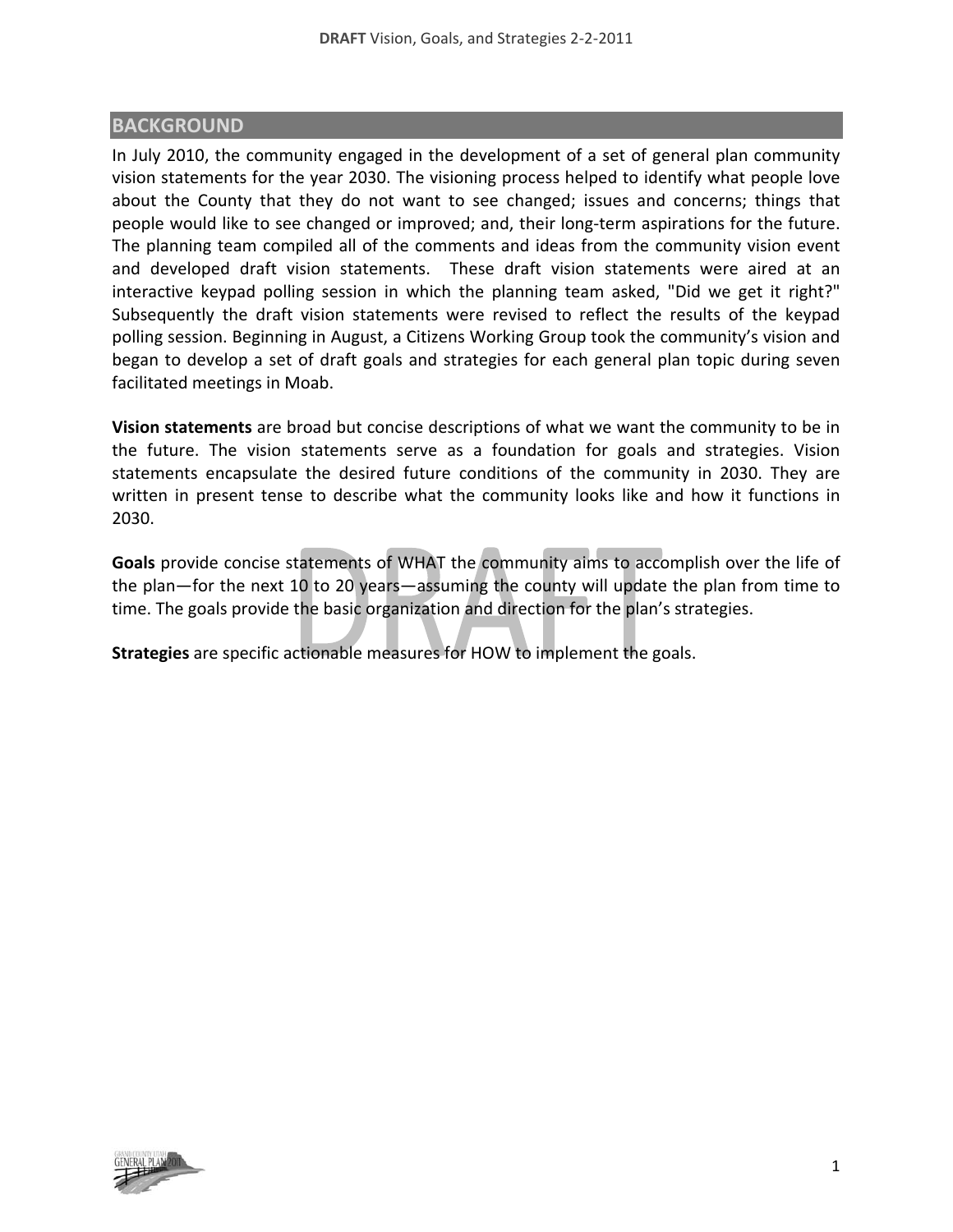# **DIVERSE, PROSPEROUS, AND SUSTAINABLE ECONOMY**

#### **VISION**

►Locally‐owned businesses are the economic engines of the community. Competitive and prosperous locally owned businesses serve residents, visitors, export markets, and other local businesses while keeping most of the earnings at home.

► Growth in new business sectors balances with tourism. Existing and new businesses tap new markets for locally produced goods and services, providing the basis for year‐round prosperity and more high‐paying jobs.

►Tourism continues to contribute significantly to the economic base. The landscape, scenic resources, recreational amenities, events and visitor‐serving businesses continue to attract and accommodate visitors.

►Local food production makes us more self‐sufficient. The local agricultural system is an important provider of food for residents and businesses and also reaches some profitable export markets.

►Grand County is renowned for its energy independence and is an exporter of renewable and conventional/traditional energy.

►Infrastructure investments contribute to a sustainable economy. Investments in water, energy, waste, communications, housing, and transportation infrastructure help achieve a sustainable economy.

# **GOALS AND STRATEGIES**

# **Goal DPSE1‐ Make the county attractive for a wide range of economic sectors.**

Strategy DPSE1.1 ‐ Create and support an Economic Development Committee; an organized community group of interested citizens and business representatives spanning the perspectives in the community. This committee may have staff support and would work to:

‐develop and maintain an economic strategic plan

‐inventory assets to help identify efforts most likely to succeed

‐obtain funding and support for economic development

‐collect/disseminate market and economic information

‐offer assistance for businesses or organizations seeking to expand or move into the county

‐act as an advisory body to the Grand County Council

Strategy DPSE1.2‐ Review the commercial and industrial zoning districts and update the future land use map to ensure that an adequate supply of land is available for accommodating business and other non‐residential activity in appropriate locations. Strategy DPSE1.3 ‐ Maintain and enhance the recreational, scenic, and cultural amenities unique to Grand County to attract and sustain economic activity. Strategy DPSE1.4 ‐ Foster a business‐friendly atmosphere where entrepreneurs can thrive.

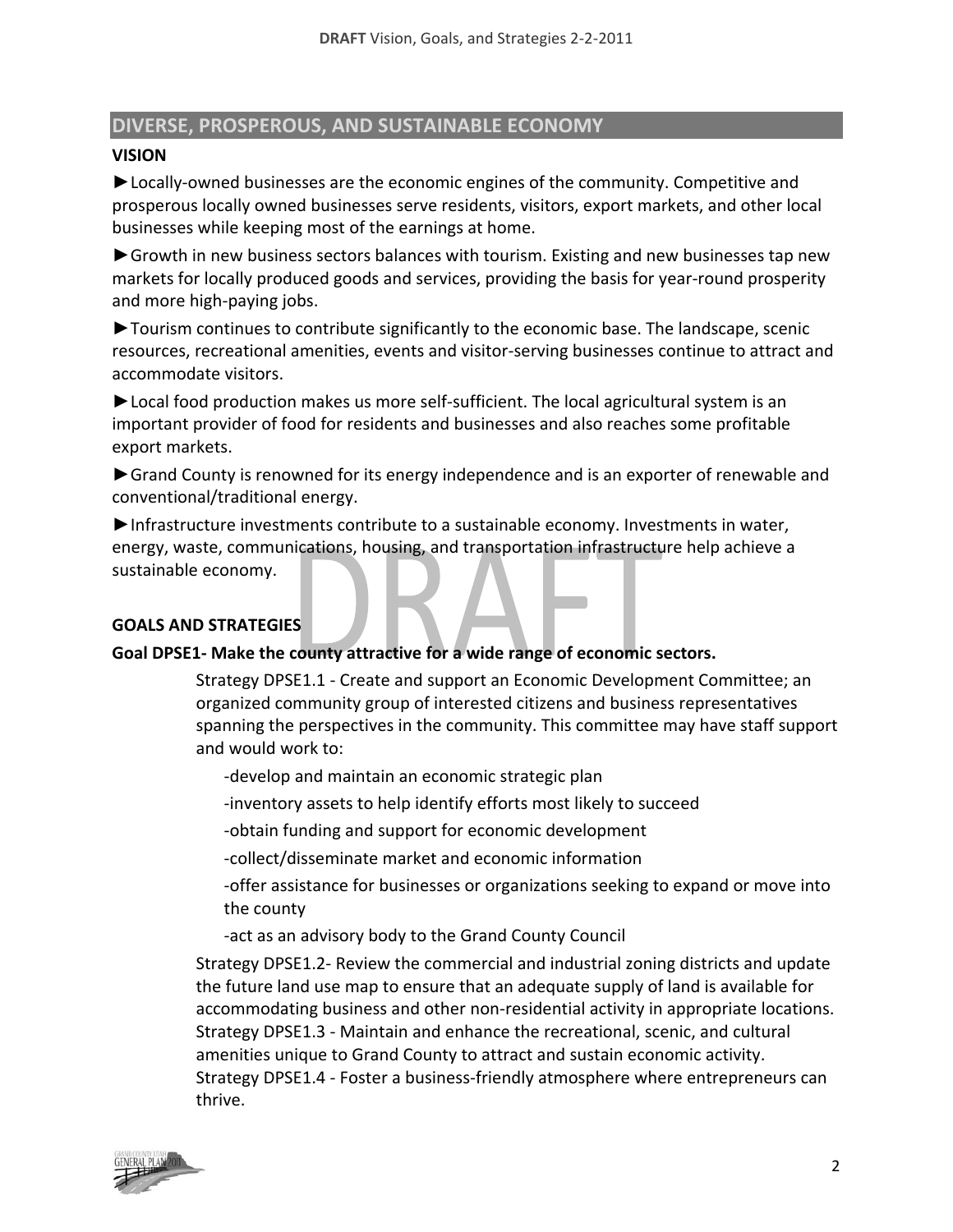Strategy DPSE1.5 ‐ Promote high‐quality, cost‐effective healthcare as expressed by the mission and vision of the Moab Regional Hospital and support the efforts of Canyonlands Health Care Special Service District to address long‐term health care and independent assisted living.

Strategy DPSE1.6 ‐ Support the development of a 4‐year college and other education opportunities that enhance the workforce.

Strategy DPSE1.7 ‐ Promote Moab's Buy Local First campaign.

# **Goal DPSE2‐ Facilitate business development through land use standards and review processes that are clear, predictable, consistent, fair, timely and cost‐effective.**

Strategy DPSE2.1 ‐ Review the land use code to find ways to increase clarity, predictability, consistency and efficiency in reviewing land use applications. Strategy DPSE2.2 ‐Review the land use code to find ways to reduce the number of times a land use applicant is required to appear before a review or decision‐making body.

# **Goal DPSE3‐ Support the development and maintenance of infrastructure necessary for a sustainable local economy. (Also see Transportation.)**

Strategy DPSE3.1 ‐ Continue to coordinate with the City of Moab and special service districts to provide sewer, water and transportation infrastructure to accommodate efficient growth in appropriate areas.

Strategy DPSE3.2 ‐ Continue to coordinate with the City of Moab on annexation of efficient and appropriate growth areas accommodating both residential and non‐ residential development.

Strategy DPSE3.3 ‐ Continue to coordinate with the City of Moab to create and implement County and City land use regulations that are compatible in the municipal periphery/transition areas.

Strategy DPSE3.4 Support and participate in planning to upgrade the capacity of existing electrical infrastructure in the Spanish Valley, Castle Valley, Cisco/Westwater, and along I‐70.

Strategy DPE3.5 ‐ Support and participate in planning for locally produced sustainable energy and its transport.

Strategy DPE3.6 ‐ Support natural‐resource development that generates revenues for public service providers to help pay for public infrastructure improvements needed to achieve economic diversity and attract new businesses.

# **Goal DPSE4 ‐Support the continuance of agriculture with incentives and land use flexibility.**

Strategy DPSE4.1 ‐ Support efforts initiated by landowners to create Agriculture Protection Areas using state legislation (Utah Code Title 17/Chapter 41). Strategy DPSE4.2 ‐ Encourage willing landowners to take advantage of tax incentives by placing agricultural conservation easements on property they wish to keep in agriculture as directed by state legislation.

Strategy DPSE4.3 ‐ Determine whether the land use code contains barriers to agriculture and value‐added agricultural production such as building setbacks, food stand regulations or home occupations standards, and engage the community in revising the land use code to reduce barriers.

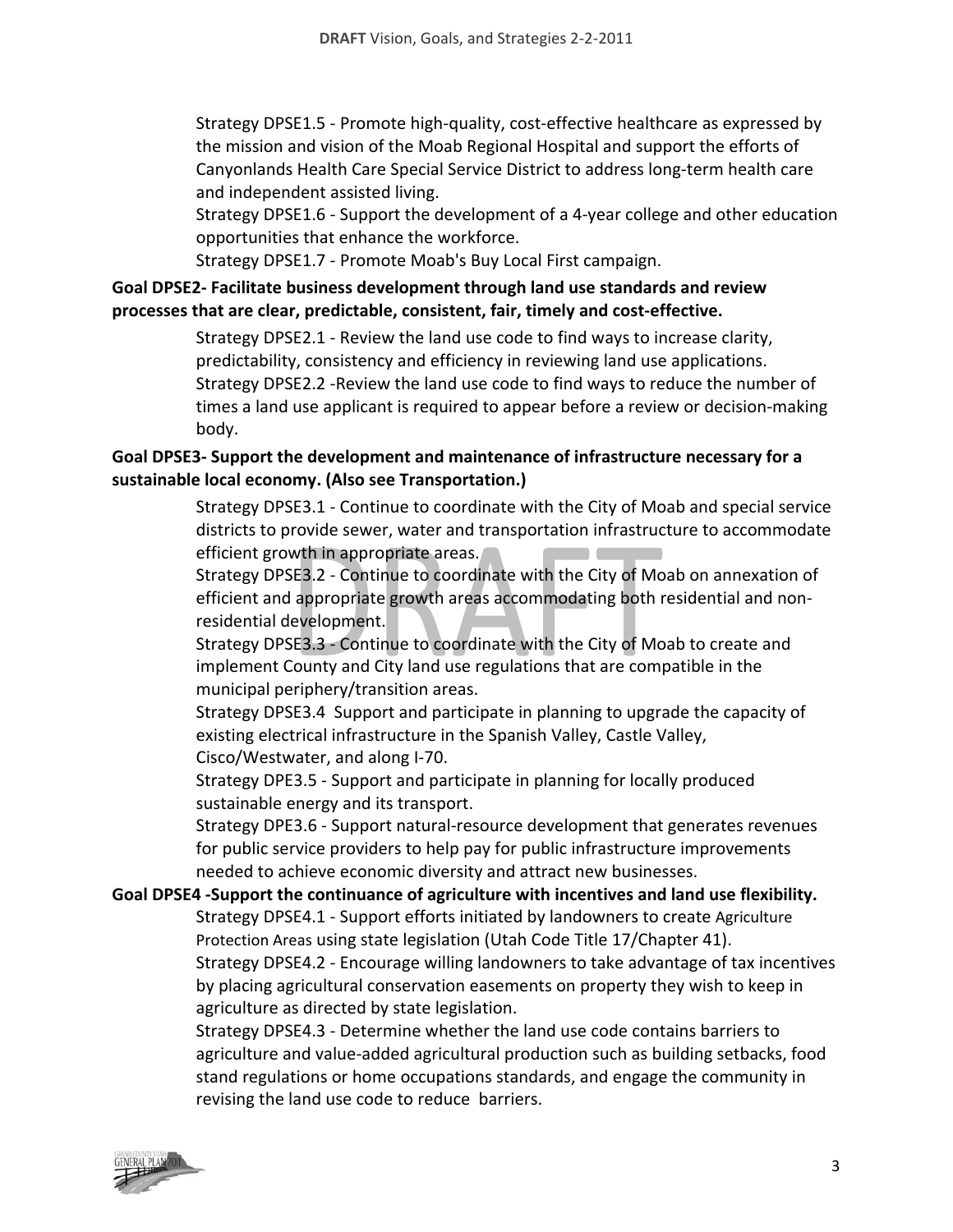Strategy DPSE4.4 ‐ Continue to offer increased residential density as an incentive for developers to set aside irrigated agricultural land voluntarily as open space and keep some of the property in agricultural production.

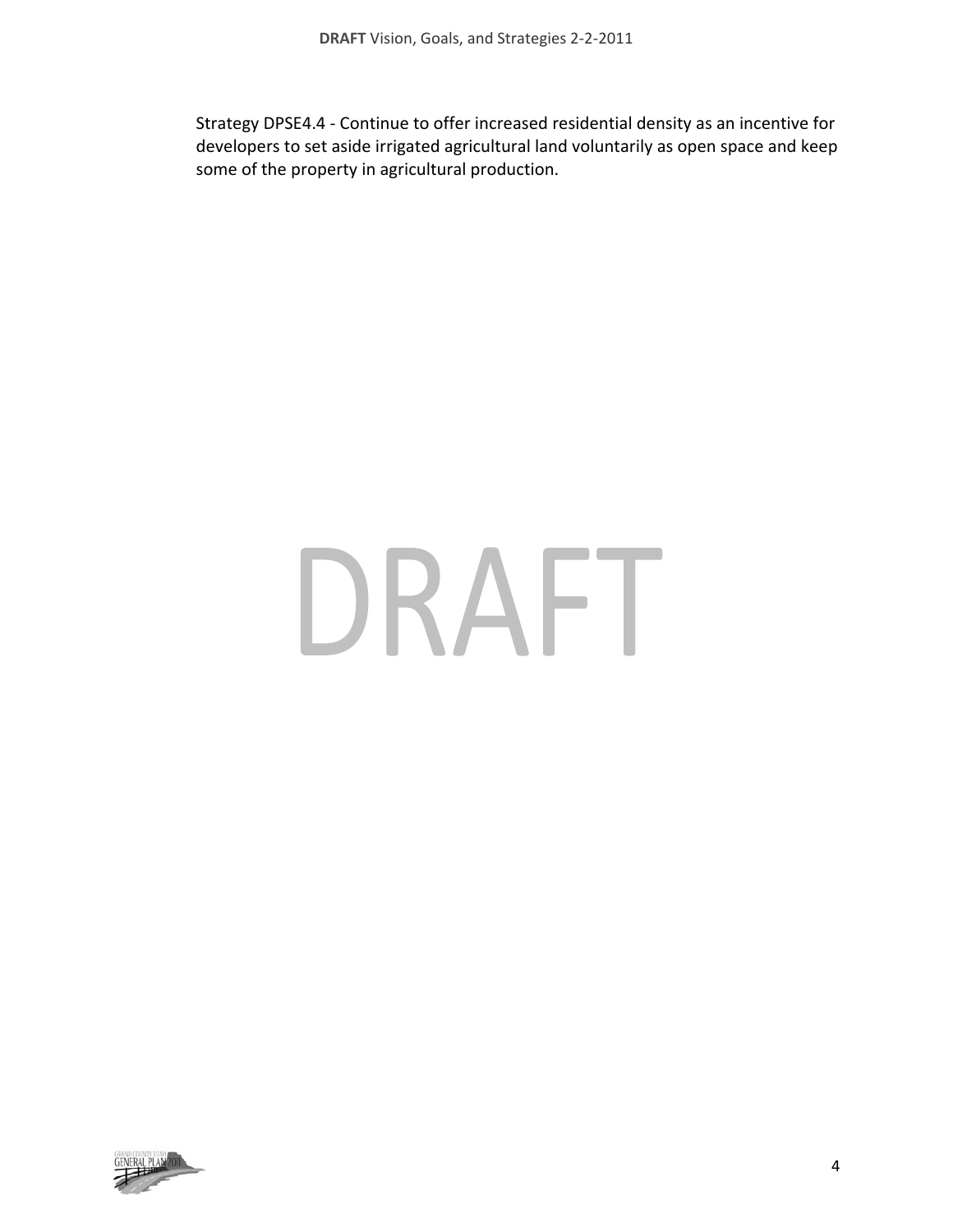# **ECOLOGY, WATER, AND AIR**

# **VISION**

►Comprehensive management of aquifers and watersheds ensures plenty of high‐quality water. Landowners, land managers, local governments, and water/sewer service providers work in partnership to manage watersheds to maintain or enhance water quality and quantity for current and future generations.

►Wildlife habitat is preserved and restored. Invasive weeds are reduced and native species thrive. Wildlife corridors connect natural areas throughout the county, creating ecosystem linkages and improving wildlife vitality. Wetlands and riparian habitats are intact.

►Air quality is pristine. The community works to preserve or improve air quality at the local level.

►The community strives toward an energy‐efficient future. There are abundant opportunities to recycle, use alternative transportation, and use renewable and alternative energy.

# **GOALS AND STRATEGIES**

# **Goal EWA1‐ Address risks to the drinking‐water supply.**

Strategy EWA1.1 ‐ Continue to encourage development and use of centralized sewage-treatment systems in populated areas. (Also see Development Patterns.) Strategy EWA1.2 ‐ Revisit the Water Source Protection Overlay zoning district (L.U.C. 4.5) to ensure that it addresses risks to the long‐term drinking supply.

Strategy EWA1.3 ‐ Map the Watershed Protection Overlay zoning district along the most recently adopted state‐approved drinking‐water source protection zone boundaries, at a minimum.

Strategy EWA1.4 ‐ Map the approximate boundaries of Glen Canyon and Castle Valley sole‐source aquifers in the general plan.

Strategy EWA1.5 ‐ Protect against contamination of the Glen Canyon and Castle Valley aquifers by hazardous materials with land use standards and procedures that align with state/federal water‐quality regulations and that are designed to mobilize state/federal water‐quality enforcement.

Strategy EWA1.6 ‐ Participate in the Moab Watershed Council to work on comprehensive watershed planning and restoration.

# **Goal EWA2‐ Support efforts to understand water quantity dynamics of the Glen Canyon, Castle Valley, and Thompson aquifers.**

Strategy EWA 2.1 Pursue federal and/or state funding for the USGS Glen Canyon Aquifer water budget study that is already approved by Congress.

Strategy EWA 2.2 Support Castle Valley's and Thompson Springs' efforts to find funding water budget/water quantity studies.

Strategy EWA 2.3 Consider adopting water conservation guidelines for residential and non‐residential land uses.

Strategy EWA2.4 Increase water conservation in agricultural and residential areas by encouraging secondary water systems for irrigation in new residential subdivisions.

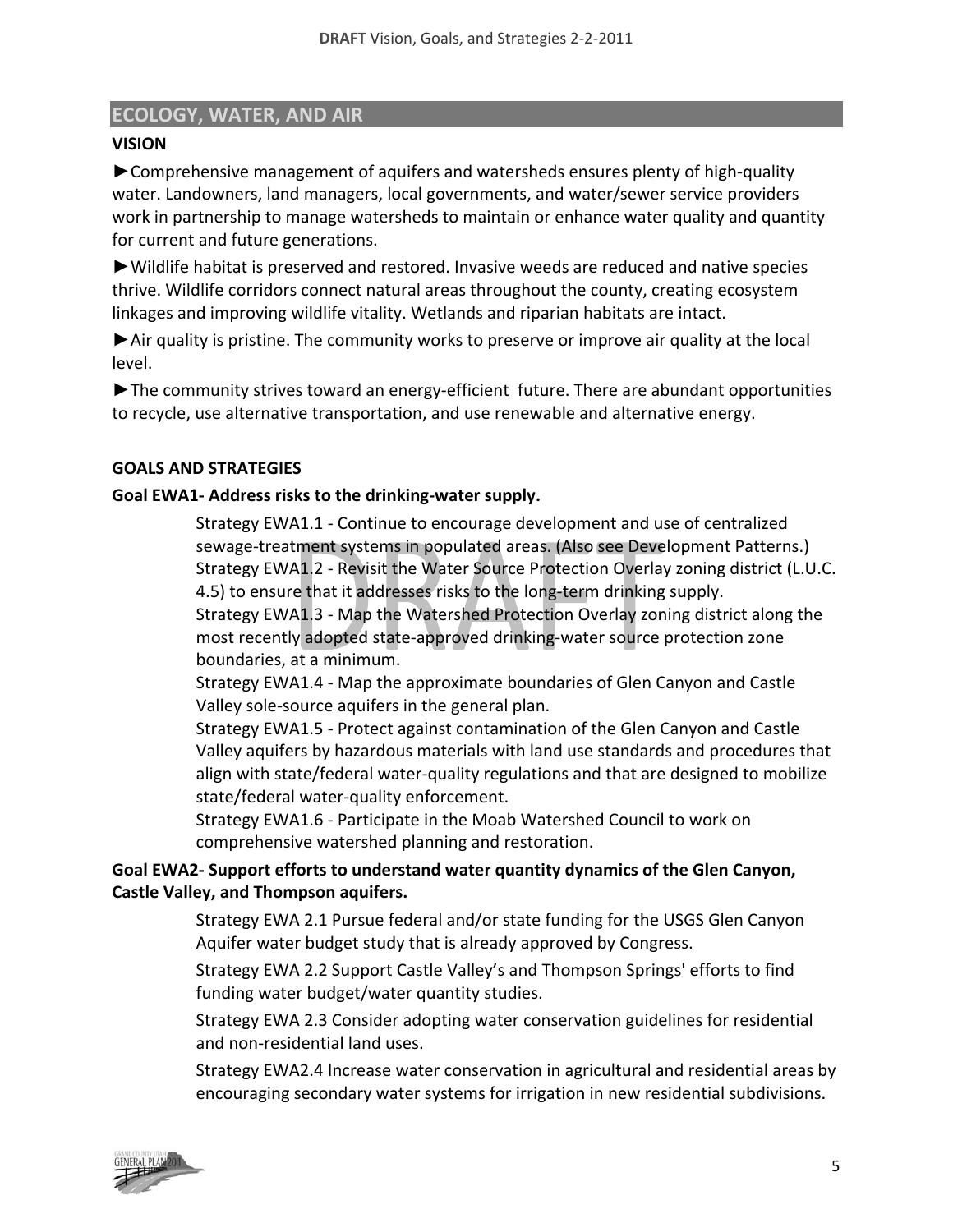#### **Goal EWA3‐ Preserve wetlands and riparian habitats.**

Strategy EWA3.1 ‐ Focus on riparian and wetland areas as high‐priority open space in the land use code.

Strategy EWA3.2 ‐ Map riparian habitat using the best available data.

Strategy EWA3.3 ‐ Identify priority riparian public trail corridors and acquire property and/or easements from willing landowners as opportunities arise, using funds from a voluntary fee in lieu of voluntary open‐space set‐aside incentives in subdivisions. (See Strategy RA1.3.)

Strategy EWA3.4 ‐ Establish trail design standards that minimize impacts on sensitive riparian corridors.

Strategy EWA3.5 ‐ Support the establishment of a local land trust to acquire land and facilitate the establishment of conservation easements.

# **Goal EWA4 ‐ Evaluate the need for terrestrial wildlife habitat protection on unincorporated private lands.**

Strategy EWA4.1 ‐ Work with Utah Department of Wildlife Resources and other land-management agencies to map known critical habitat for terrestrial wildlife.

#### **Goal EWA5 ‐ Minimize health risks from air pollution and sustain Class I air quality.**

Strategy EWA5.1 ‐ Evaluate county staffing and job descriptions to ensure that environmental quality issues are addressed.

Strategy EWA5.2 ‐ Encourage the National Park Service to continue monitoring air quality at Island in the Sky and to establish air quality monitoring at the main entrance to Arches National Park and near the Park's north boundary..

Strategy EWA5.3 ‐ Align development permit standards and review procedures with state/federal air‐quality rules and regulations and mobilize state/federal air‐quality agencies for enforcement.

Strategy EWA5.4 ‐ Enforce dust regulations in the land use code.

Strategy EWA5.5 ‐ Support efforts to establish an air quality committee to compile and distribute data to local and regional agencies and maintain relations with state and federal air‐quality agencies.

# **Goal EWA6 ‐ Minimize impacts to ecology and scenery from fluid and solid mineral development while still allowing such development to continue to benefit the economy.**

Strategy EWA6.1 ‐ Encourage and/or require oil, gas and mining companies to use the best technology and mitigation techniques to protect natural amenities and natural resources.

# **Goal EWA7 ‐ Encourage conservation by reducing, reusing and recycling of materials.**

Strategy EWA7.1 ‐ Support the goal in the Solid Waste Special Service District Management Plan to increase the percent of waste diverted from landfills. Strategy EWA7.2 ‐ Develop and promote recycling by county departments for which recycling is cost‐effective.

Strategy EWA7.3 ‐ Require permitted special events to recycle waste generated by the event that can be recycled cost-effectively.

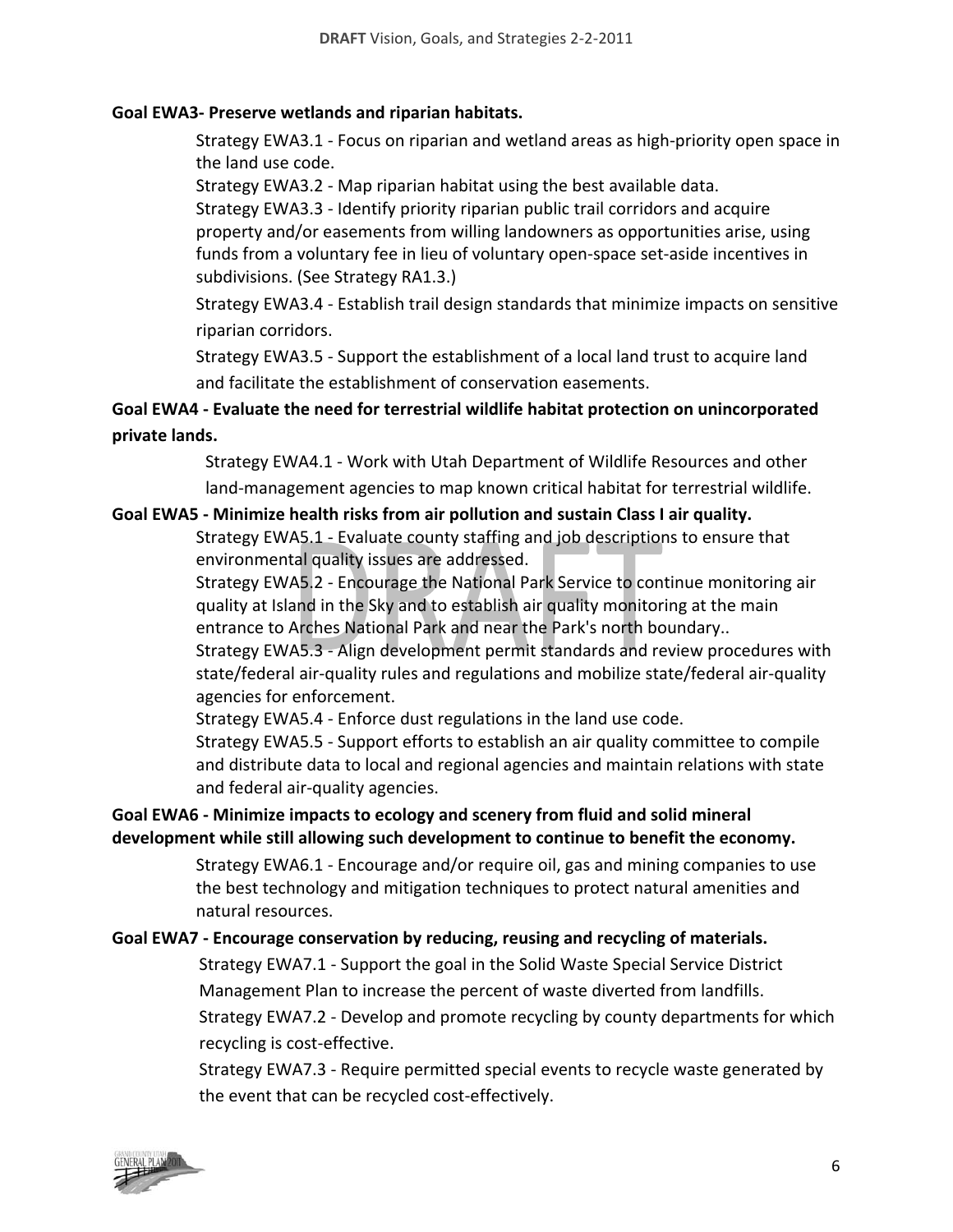#### **Goal EWA8‐ Reduce energy demand.**

Strategy EWA8.1 ‐ Develop an incentive‐based energy conservation building code. Strategy EWA8.2 ‐ Consider amending the land use code to protect solar access in future development to enable household and small scale solar energy systems. Strategy EWA8.3 ‐ Consider amending the land use code to limit illumination levels and subsequent energy use of commercial development to no more than those recommended by the Illuminating Engineering Society of North America. Strategy EWA8.4 ‐ Include resource and energy efficiency as a significant factor in county purchasing and infrastructure investments.

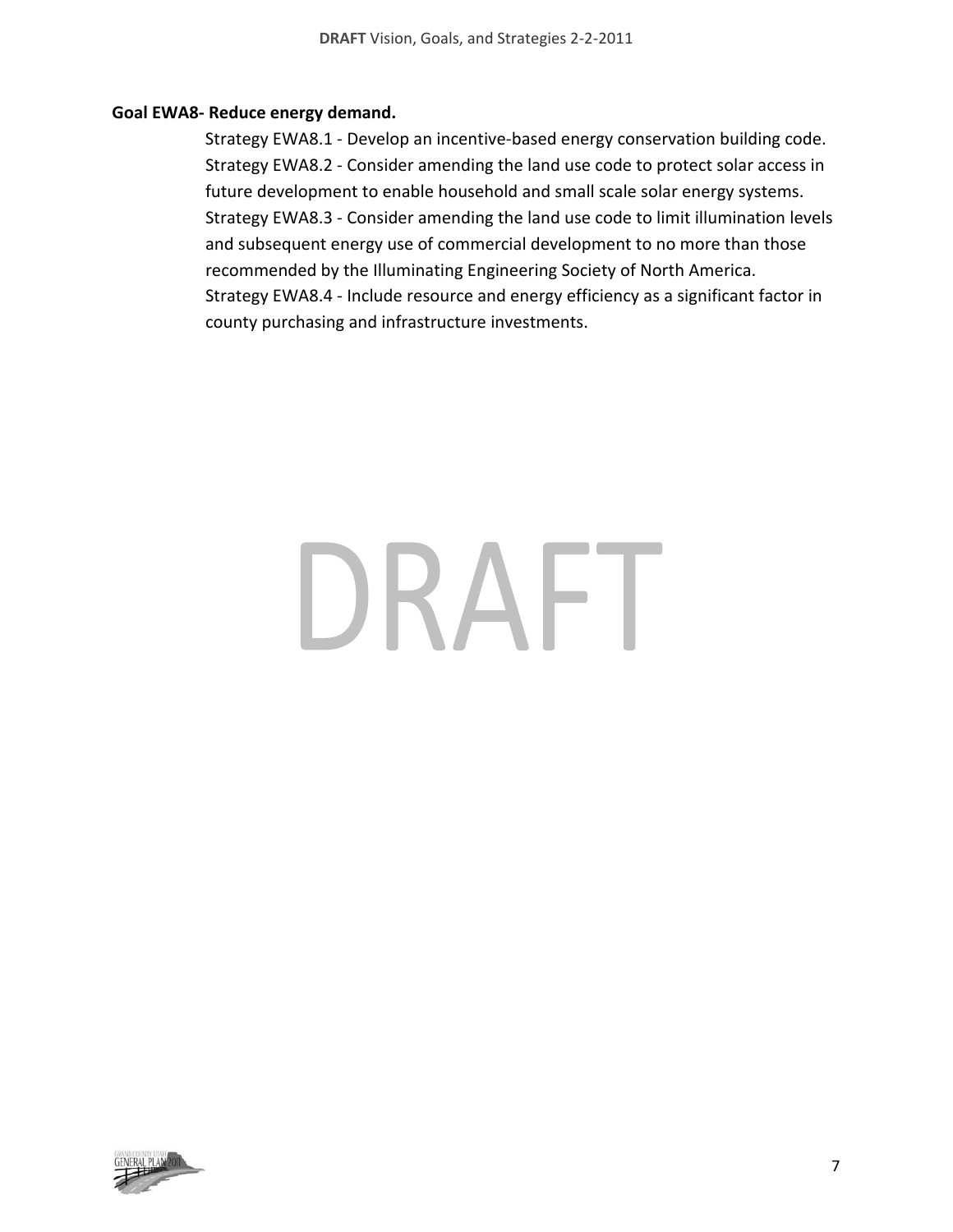# **DEVELOPMENT PATTERNS**

# **VISION**

►Development patterns are fiscally responsible. Moab and the other towns are the centers of activity and attract quality development in and near them. Areas preferred for growth are supported by new or enhanced infrastructure and the utilization of existing infrastructure.

►Ample housing choices are designed and priced to fit local earning power, ages, and abilities. Government policies and business decisions result in more affordable housing on‐the‐ground.

► Citizens are able to live and work in the county because of a well-planned mix of housing types and price‐ranges in diverse and vibrant neighborhoods near employment and services. There are effective programs to provide housing choices for the elderly and those earning less than median income.

►Efficiency, conservation, and design reduce energy demand. More compact development patterns reduce driving and increase opportunities for alternative modes of transportation.

►Open space is integrated into development, preserving scenery and agricultural/irrigated land. The permanent open‐space inventory enhances the quality of life and visitor experiences. Innovative programs support agricultural viability and keep land in agricultural production without regulations that diminish land values.

►Scenic resources are intact. Structures and other improvements are designed and sited to reduce impacts on scenic resources. Scenic resources are an important consideration for land‐ conservation entities working in the area.

► Business development is economically feasible, ecologically responsible and fits the community. Business development diversifies the economy, creating jobs and business activity that fit the needs and preferences of the workforce and residents, and is designed and located to avoid damaging natural amenities and resources.

►The County guides development in a way that is symbiotic with municipalities, neighborhood communities, property owners, and the Northern Ute Tribe. Communication across the community is effective and citizens are confident in county government. Land use planning with an engaged public remains relevant as the community evolves.

# **GOALS AND STRATEGIES**

# **Goal DP 1‐ Support and participate in the implementation of the Grand County and City of Moab Housing Study and Affordable Housing Plan.**

Strategy DP1.1 ‐ Increase density incentives for affordable housing. Strategy DP1.2 ‐ Support rezoning to multi‐family residential (MFR) when there is an affordable‐housing component in the land use application.

Strategy DP1.3 ‐ Align code definitions of affordable housing with the Grand County and City of Moab Housing Study and Affordable Housing Plan.

Strategy DP1.4 ‐ Consider a fee in lieu of affordable housing units incentivized by the land use code, and use the revenue to help build affordable housing.

Strategy DP1.5 ‐ Encourage efforts to provide temporary shelter during winter months for vulnerable populations.

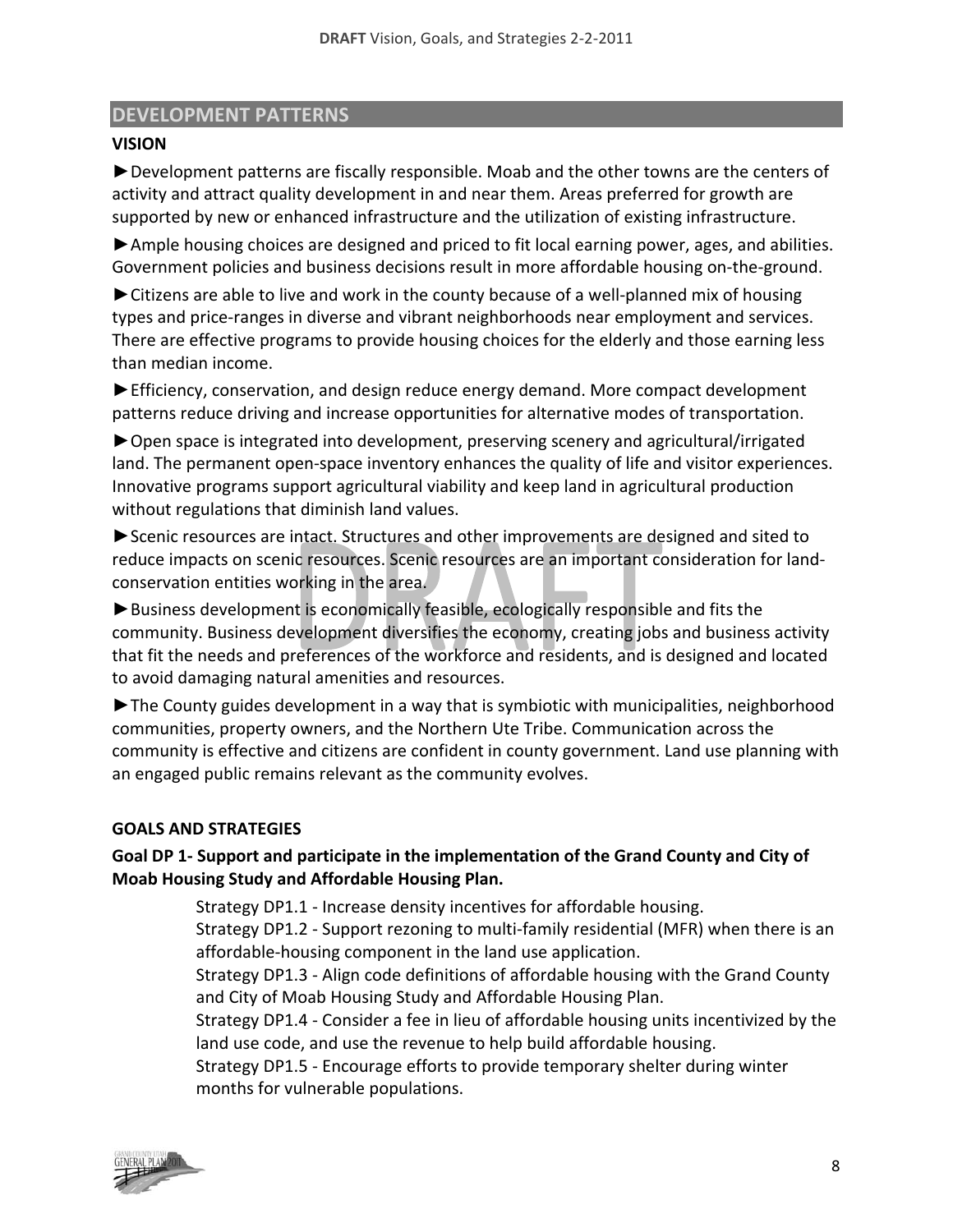# **Goal DP 2‐ Focus future development in centers where existing and planned infrastructure can accommodate it and so that people can live close to where they work and obtain goods and services.**

Strategy DP2.1 ‐ Encourage mixed residential and business development and re‐ development projects in the commercial zone districts in the US 191 South corridor. Strategy DP2.2 ‐ Designate rural centers that can be served efficiently by existing and planned infrastructure where future non‐residential and residential development will be encouraged.

Strategy DP2.3 ‐ Develop a US 191 South corridor gateway plan.

Strategy DP2.4 ‐ Work in partnership with San Juan County to guide future development in San Juan County that is proposed to be served by Grand Water and Sewer Service Agency so that development outcomes align with the vision, goals, and strategies of the Grand County General Plan.

# **Goal DP 3‐ Minimize impacts of development on scenic resources.**

Strategy DP3.1 ‐ Improve implementation and enforcement of ridgeline protection standards by mapping ridgelines referred to in the land use code and requiring the placement of height poles for proposed structures on or near ridgelines.

Strategy DP3.2 ‐ Reevaluate US 191 North overlay zone with a focus on maintaining compact development patterns, preserving scenic resources, and locating development to avoid degrading natural amenities.

Strategy DP3.3 ‐ Map priority scenic landscape features and encourage developers to set them aside as open space with incentives that allow for increased residential density.

Strategy DP3.4 ‐ Continue to implement lighting regulations in the land use code for future development and enforce lighting regulations during the building permit and certificate‐of‐occupancy process.

Strategy DP3.5 ‐ Consider amending the land use code to require revegetation with native/adapted plants of open space areas in future residential subdivisions that are prone to invasive plant species such as areas of disturbed soil or fallow agricultural land.

# **Goal DP 4‐ Promote community clean‐up.**

Strategy DP4.1 ‐ Amend the land use code to require applicants seeking development permits to remove or screen visible refuse, debris and inoperable vehicles on the property proposed for development.

Strategy DP4.2 ‐ Initiate a public information campaign promoting the benefits of clean‐up efforts and recycling, and explaining the risks to health and safety from refuse, debris and inoperable vehicles.

Strategy DP4.3 ‐ Update the land use code to outline a clear process for enforcing clean‐up of refuse, debris and inoperable vehicles:

‐Establish a clear definition of *refuse, debris and inoperable vehicles*

‐Be responsive to citizen complaints

‐Establish county staff capacity/responsibilities

‐Create a method for documenting violations

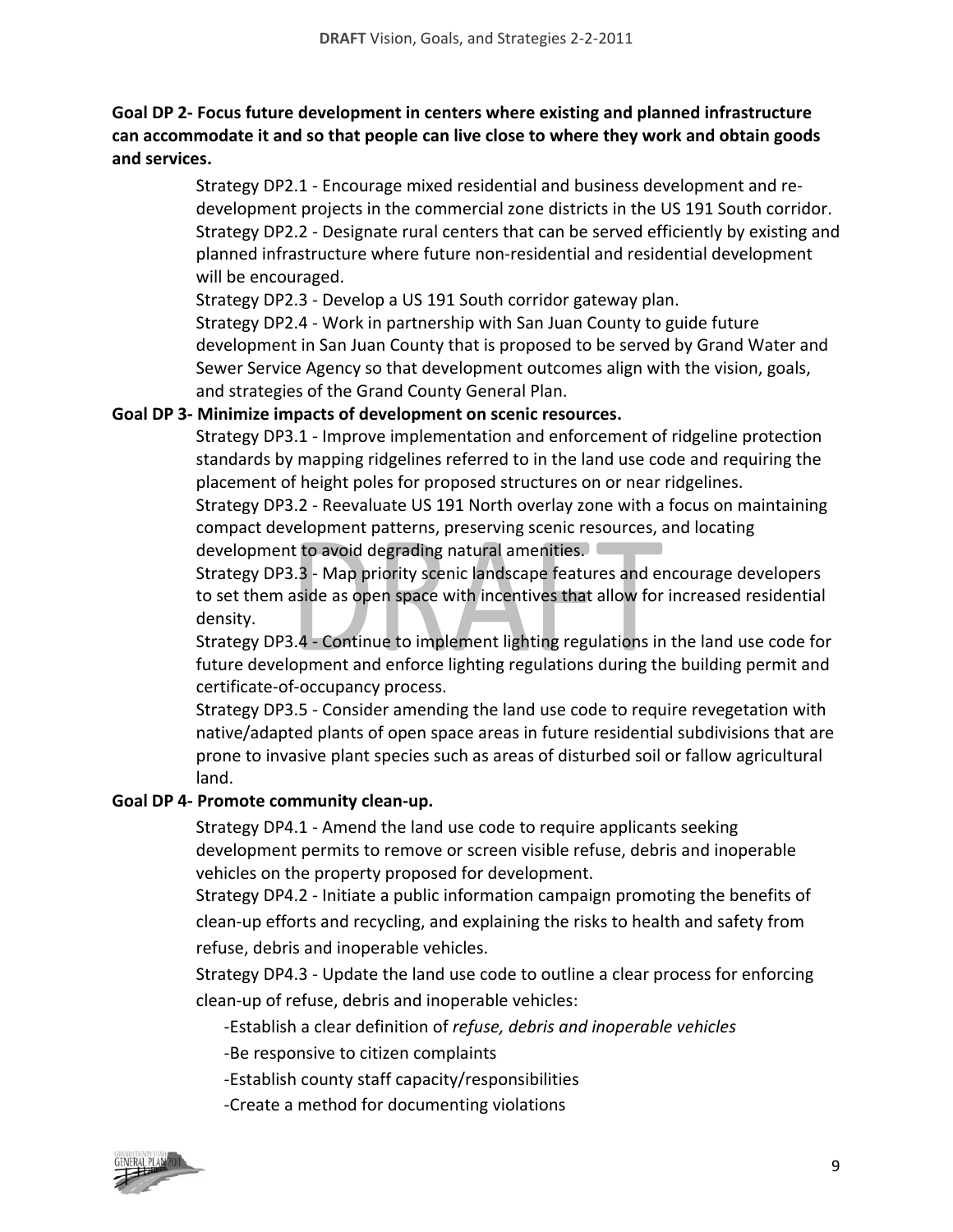‐Establish deadlines for clean‐up

‐Establish a cost recovery system for county initiated clean‐up of properties in violation

Strategy DP4.4 ‐ Continue to support the voucher program, allowing each residential property free disposal of one truck load of trash.

Strategy DP4.5 – Include planning guidance for clean‐up and design in a US 191 South corridor gateway plan for future development.

#### **Goal DP5‐ Minimize impacts of natural hazards on properties and people.**

Strategy DP5.1 ‐ Avoid development in natural‐hazard areas unless no other option exists on a property, in which case impacts on nearby properties and hazards to occupants and structures on the property need to be mitigated.

Strategy DP5.2 ‐ Make keeping development out of the floodplain or major drainage ways the top priority for natural‐hazard avoidance.

Strategy DP5.3 ‐ Improve base mapping for natural‐hazards planning.

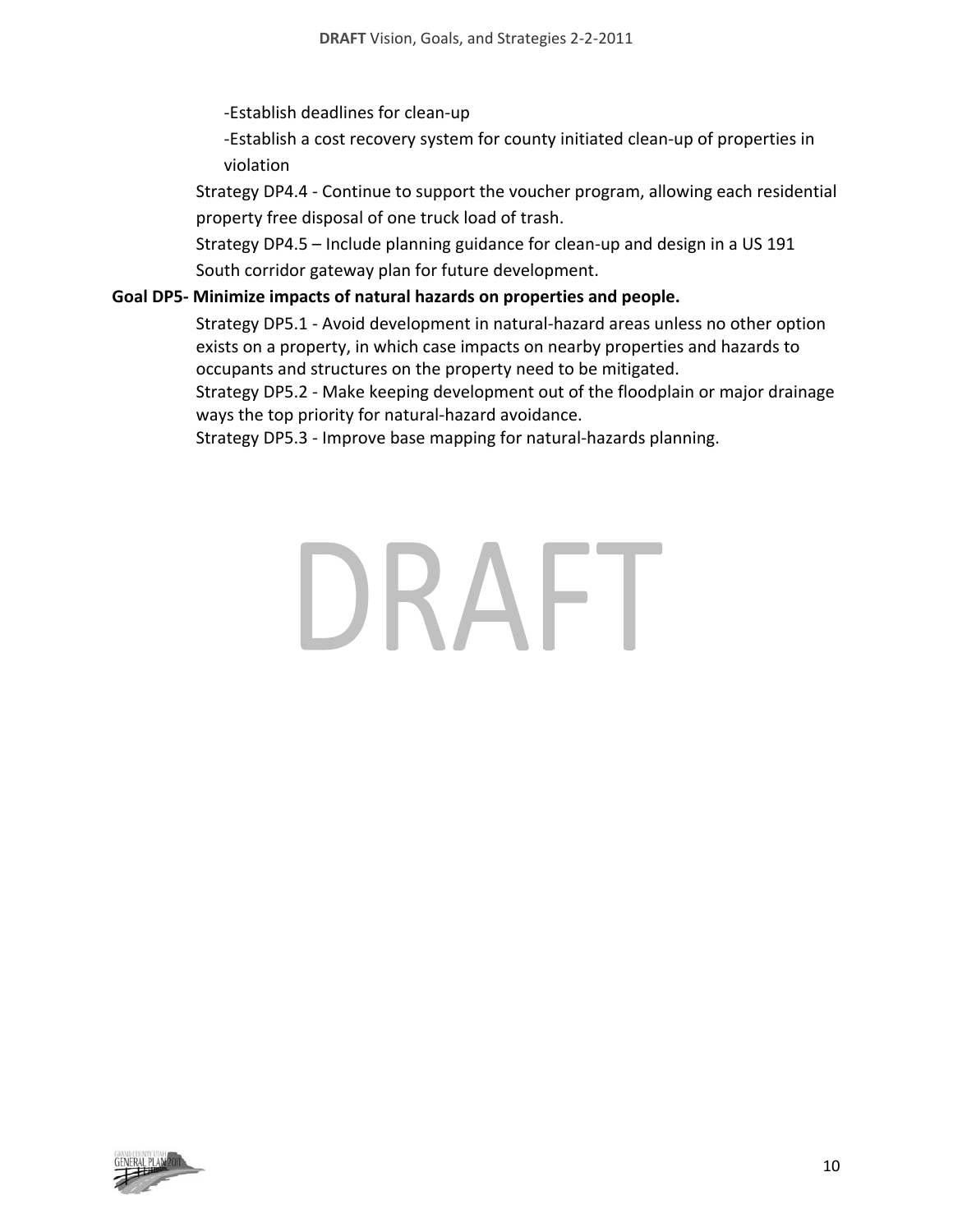#### **TRANSPORTATION**

#### **VISION**

► Rural roads are functional and safe for street-legal motor vehicles. Rural roads are compatible with the rural setting, with low speeds. Capital improvements focus on safety.

►Roads in and near population and employment centers have biking lanes or parallel paths. As roads are redeveloped or added in and near population and employment centers, bike lanes/paths are added to make roads safer for drivers and cyclists**.** 

#### **GOALS AND STRATEGIES**

# **Goal T1‐ Continue to focus county transportation infrastructure improvements on Moab as the heart of the community.**

Strategy T1.1 ‐ Prioritize improvements near the City of Moab, moving south through the Spanish Valley.

Strategy T1.2 - Prioritize improvements to existing east-west roads and intersections connecting Spanish Valley neighborhoods to US 191 (Spanish Trail Road, Mill Creek Drive, San Jose Road, Sage Avenue, Resource Road, Beeman Road).

Strategy T1.3 ‐ Improve the north‐south collector roads and intersections: Spanish Valley Drive, Mill Creek Drive, and Murphy Lane.

Strategy T1.4 ‐ Include bike lanes and/or multi‐modal pathways and parking areas along the north‐south collector roads (Spanish Valley Drive, Mill Creek Drive) and the major east‐west connections to US 191 to build complete streets as these roads are improved in the future.

Strategy T1.5 ‐ Once existing infrastructure is improved, plan for and build additional east-west roads to connect Murphy Lane, Spanish Valley Drive, and US 191.

Strategy T1.6 ‐ Promote revenue‐generating activities (mineral lease and payment in lieu of taxes) for the county‐approved transportation special service district.

Strategy T1.7 ‐ Continue to maintain an up‐to‐date transportation‐improvements plan and update development impact fees to ensure that future development pays its share of the cost of capital improvements.

**Goal T2‐ Continue to work in partnership with the Utah Department of Transportation and the City of Moab to improve US Highway 191 south of Moab and its intersections to balance the need for safe local access with the need to accommodate through traffic.**

> Strategy T2.1 ‐ Work in partnership with the Utah Department of Transportation and the City of Moab to develop multi‐modal pathways and related improvements parallel to US 191.

> Strategy T2.2 ‐ Work in partnership with the Utah Department of Transportation and the City of Moab to fund and develop an access management plan for the US 191 south corridor.

Strategy T2.3 ‐ Preserve the internal circulation of existing subdivisions as US Highway 191 and its accesses are improved.

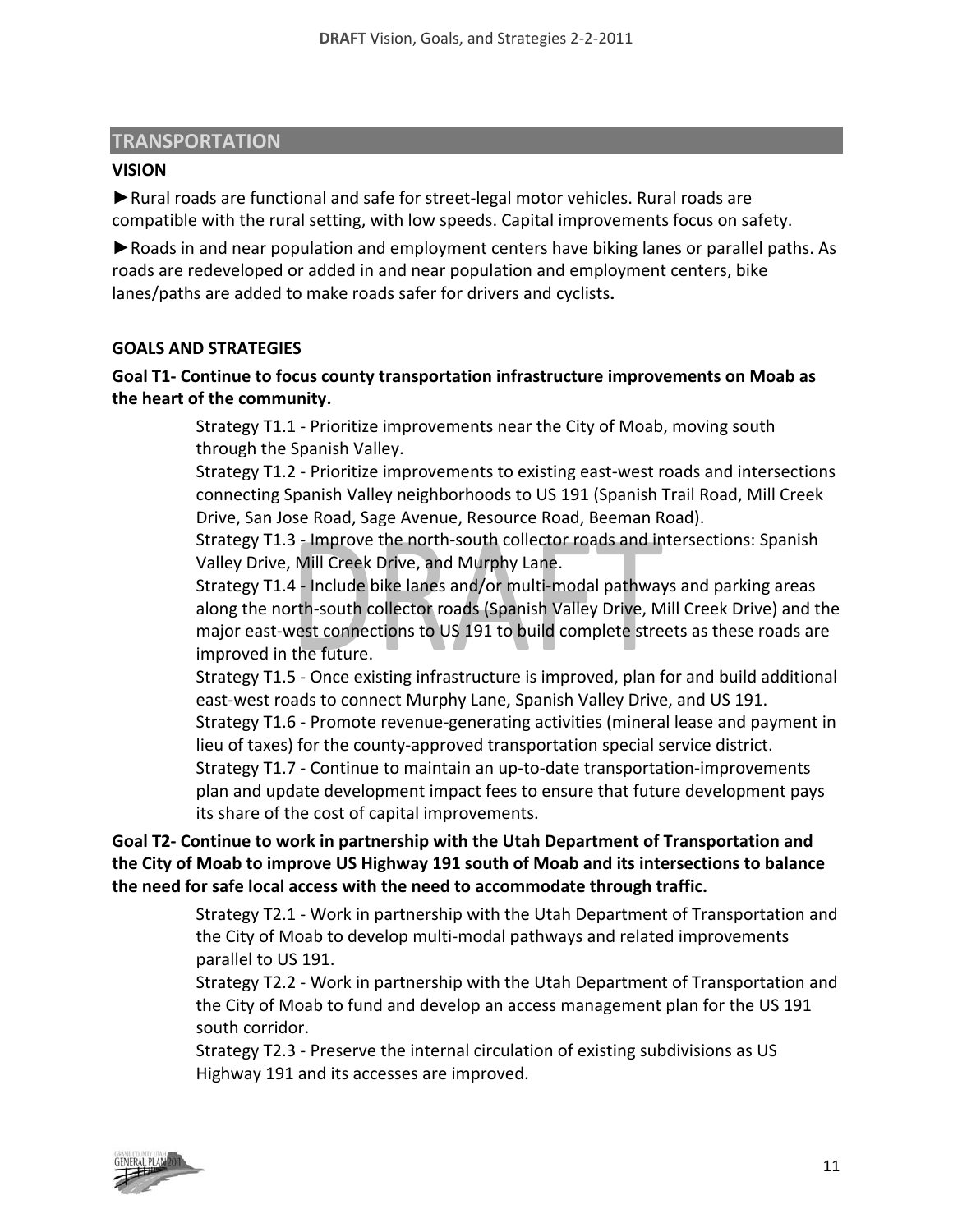Strategy T2.4 ‐ Work with the Utah Department of Transportation to evaluate and enforce speed limits on US Highway 191 to protect motorists, pedestrians and bicyclists.

#### **GoalT3 ‐ Facilitate planning and coordination of regional multi‐modal transportation.**

StrategtT3.1 ‐ Work in partnership with the National Park Service and City of Moab to coordinate planning for shuttle services.

Strategy T3.2 ‐ Support efforts to inventory existing intra‐city shuttles/bus transit services and to integrate and coordinate them.

Strategy T3.3 ‐ Encourage transit/shuttle services to include private enterprises.

Strategy T3.4 ‐ Explore opportunities for use of railroad infrastructure between

Crescent Junction and Moab upon completion of Atlas cleanup.

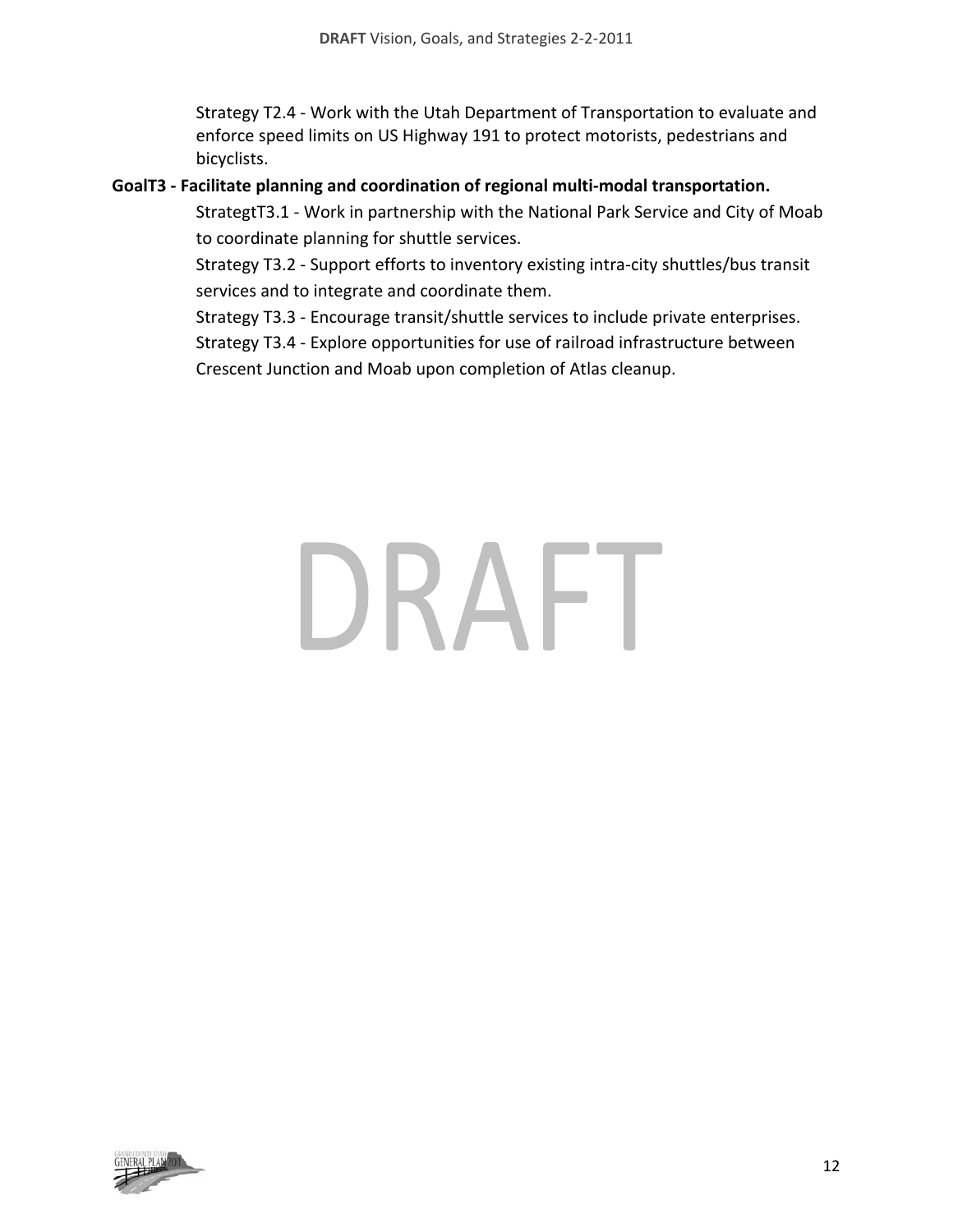#### **RECREATION AND ACCESS**

#### **VISION**

►There are ample trails and places to recreate. There are recreational opportunities for all ages and abilities. A safe and well-maintained bicycle- and pedestrian-friendly trails network encourages recreation while providing alternative transportation.

►A diverse mixture of recreational opportunities exists. There is a balance of active recreational facilities, organized sports and recreational activities for youth and adults, and backcountry recreation opportunities.

►Backcountry trails and roads offer opportunities for recreation for all preferences. Users of all types, including motorized, non‐motorized, equestrian, cycling, pedestrian, and others can find a place to enjoy their activity.

►There is ready access to public lands within proximity to town. Neighborhood trailheads and trails provide quick entry to a natural setting.

#### **GOALS AND STRATEGIES**

**Goal RA1‐ Implement the trails plan as created and amended by Trail Mix. (Also see Transportation.)**

> Strategy RA1.1 ‐ Identify priority riparian public trail corridors and acquire property and/or easements from willing landowners as opportunities arise.

> Strategy RA1.2 ‐ Establish trail design standards that minimize impacts on sensitive riparian corridors.

Strategy RA1.3 ‐ Develop a fee in lieu of the voluntary open‐space incentives offered in the land use code and use revenues to purchase land/easements and construct top‐priority public trails.

Strategy RA1.4 ‐ Classify public trail corridors and access to public lands as *primary open space* (top‐priority to set‐aside) in voluntary open‐space provisions in the land use code.

Strategy RA1.5‐ Encourage development proposals that include dedication of easements that maintain access through historic corridors and to public lands and connect to existing and planned trails.

**Goal RA2 ‐ Identify special places unique to Grand County in close proximity to Moab where public access should be established and maintained, including but not limited to Mill Creek and Pritchett Canyon.**

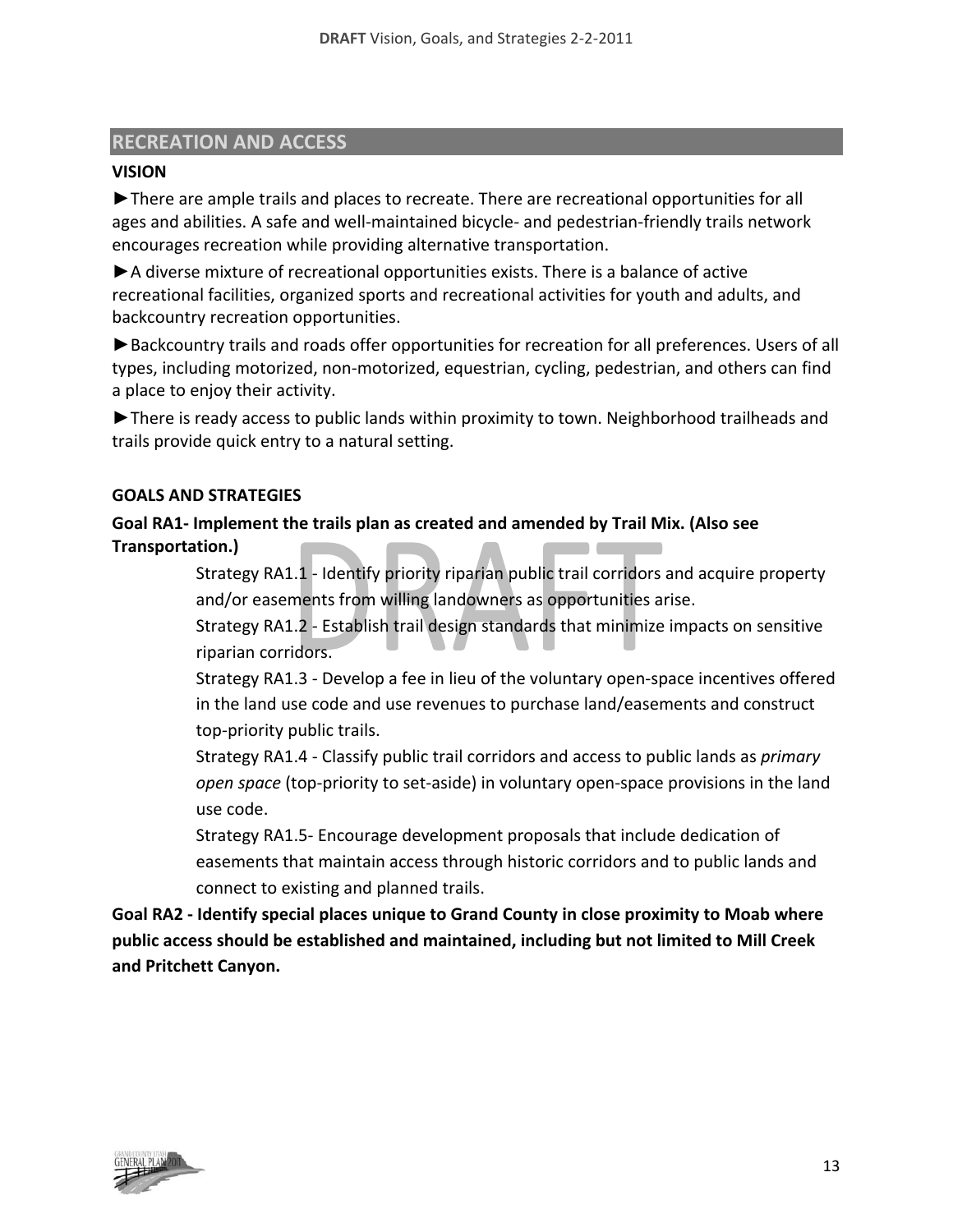# **PUBLIC LANDS**

#### **Purpose of General Plan Public Lands Policies:**

This set of policy statements is intended to act as a bridge between the Grand County community and all of the federal and state land‐management agencies at work in the county. The Federal Lands Policy and Management Act calls for some decisions by federal agencies to be reviewed for consistency with plans adopted by local governments and this section of the general plan provides guidance for these decisions.

#### **Economic Use of Public Lands**

Public Lands Policy 1. Grand County encourages the expeditious processing of permits for economic uses of public lands consistent with the policies of this Plan, especially, the film industry, mineral extraction and recreation, for the benefit of Grand County.

#### **Watershed Management**

Public Lands Policy 2. Grand County will work to protect watersheds from activities and uses that are injurious to them. Public agencies are encouraged to adopt policies that enhance or restore watersheds for Moab, Spanish Valley and Castle Valley. Grand County will support classification of the aquifers for these valleys at the highest possible quality standard.

#### **Public Lands Ownership and Exchanges**

Public Lands Policy 3. Grand County supports BLM‐SITLA exchanges that are advantageous to Grand County residents for reasons such as: (a) protection of community watersheds; (b) protection of lands that are important to county residents for recreational or other economic values; (c) protections of lands in Grand County from developments that might otherwise lead to a net increase in county cost for infrastructure and public services; or (d) consolidation of land‐ownership patterns to reduce fragmentation.

Public Lands Policy 4. Grand County supports the general retention of federal ownership of federal lands in Grand County. Any increase in federally managed lands, such as the expansion of the National Park System, should not be at the expense of county revenues or without a clear rationale for benefit to county citizens. The County will work with the National Park Service on national park expansion.

#### **National Park Service Coordination**

Public Lands Policy 5. Grand County will obtain National Park Service input and involvement in zoning decisions and proposed developments that have the potential to degrade park resources or park visitors' experiences.

#### **Travel Management**

Public Lands Policy 6. Grand County encourages federal and state land‐management agencies to develop, maintain and implement Travel Management Plans that include designated roads, official trails and approved motor‐vehicle open areas. The plans should also address types and seasons of permitted uses, supervision, maintenance levels, public education and enforcement. Grand County encourages federal lands agencies to limit mechanized vehicle

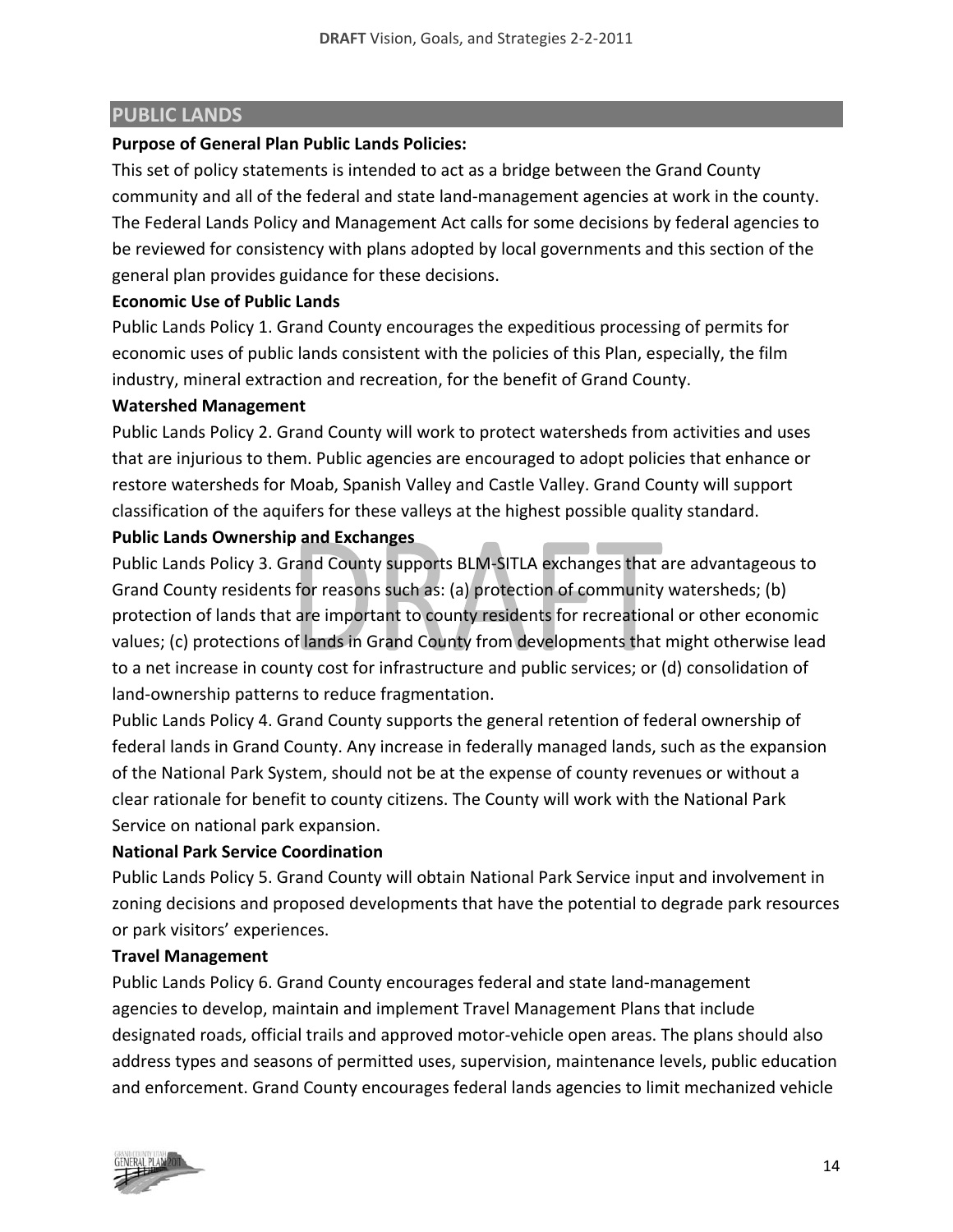use to existing roads and trails, except where otherwise designated. Motor‐vehicle use off of existing roads and trails should be limited to the following:

♦ Areas identified by public‐lands managers as "motor vehicle open areas," where motor vehicles are free to go anywhere.

♦ Historically established and specifically identified motorcycle and bicycle areas.

♦ Areas in which public‐lands managers specifically and individually grant permission for additional motor‐vehicle access for mineral exploration or other approved purposes. Public Lands Policy 7. Travel management policy will continue to be visible on a countywide roads map maintained jointly by the county and federal/state land‐management agencies. This comprehensive roads map will show the current travel‐management designations of Class B county roads (maintained) and Class D county roads (not maintained) alongside public land‐ management agency travel‐management road designations

Public Lands Policy 8. Continue to support and implement the non-motorized trails master plan as updated by Trail Mix and adopted by the County.

# **User Group Conflicts**

Public Lands Policy 9. Grand County encourages the agencies to resolve conflicts between user groups, particularly where high‐impact users prevent low‐impact users from their legitimate use and enjoyment of the public lands for reasons such as noise, dangerous speeds, and lasting damage to lands and resources. Any actions should be balanced with the principle that all users have a right to enjoy use of the public lands and all users have an impact on the land.

# **Land Restoration**

Public Lands Policy 10. Grand County contains a number of damaged areas and the County encourages public‐lands agencies to restore these lands.

# **Special Areas**

Public Lands Policy 11. The County will participate in planning for designation and management of special areas such as Areas of Critical Environmental Concern (ACECs) and Research Natural Areas (RNAs) in order to achieve greatest benefit to the community.

# **Special Uses, Events and Activities**

Public Lands Policy 12. Grand County will work in cooperation with public‐lands managers to permit and promote special uses, events and activities. Special uses, events and activities should mitigate adverse impacts. Restoration plans should be integrated into the permitting process for special events and activities.

# **High‐Use Areas**

Public Lands Policy 13. Grand County promotes cooperation with federal and state agencies to identify and implement appropriate management of high‐use and special‐value areas, including but not limited to Sand Flats, Mill Creek, Potato Salad Hill, the Highway 128 corridor, the Kane Creek corridor, and Moab Rim Trail. Such management should include vigorous education and enforcement efforts and could be created through congressional means (e.g., National Conservation Area designation), administrative designation (e.g., Special Recreation

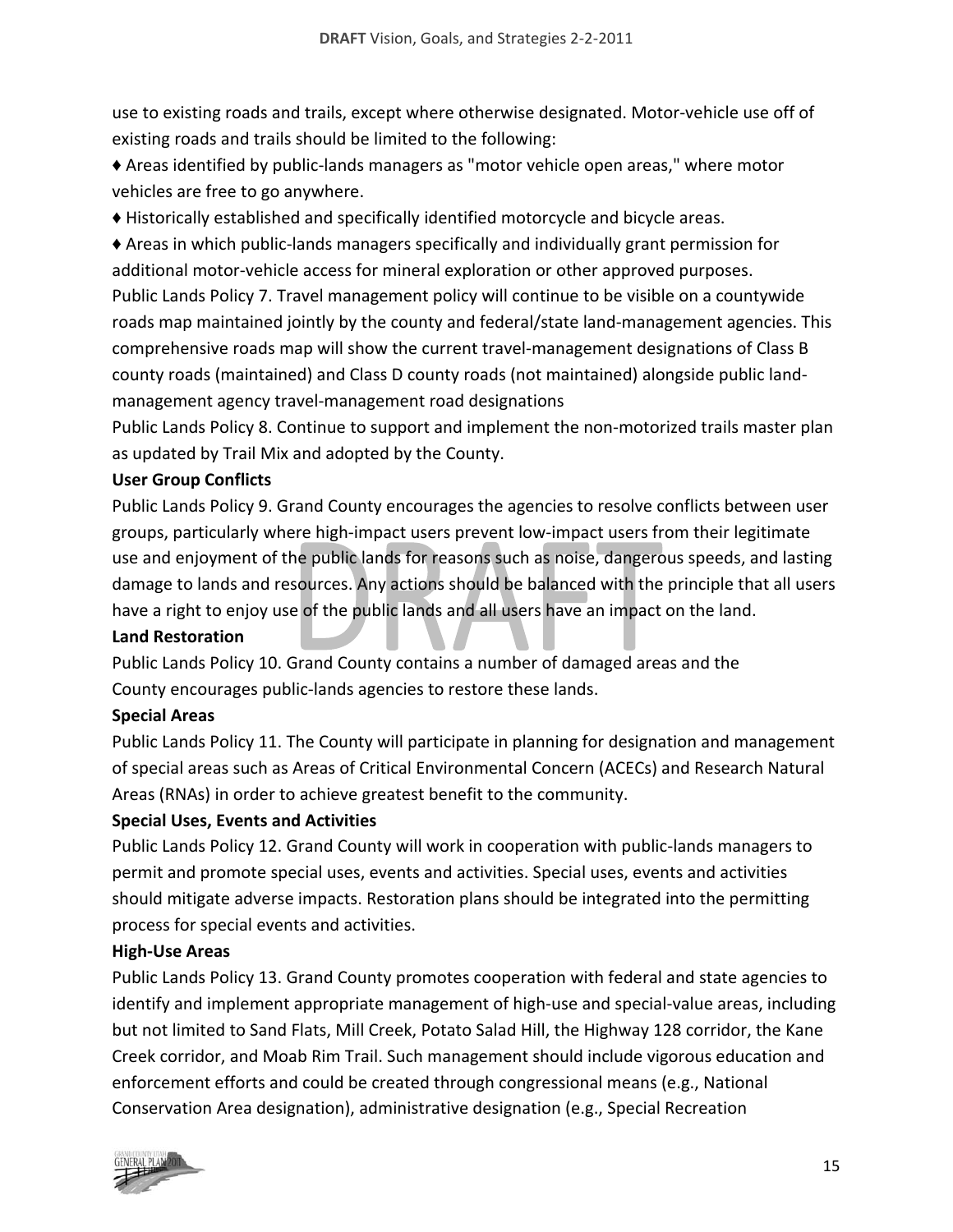Management Area status), or locally formed joint‐management partnerships (e.g., the Mill Creek Partnership).

# **Illegal Dumping**

Public Lands Policy 14. Grand County promotes cooperation with federal and state agencies and neighboring counties to implement special control measures on public lands where illegal dumping and littering are occurring. Such measures should include posting of "no dumping" signs by the appropriate agency, vigorous enforcement of existing littering laws, and ongoing public education. (See also Sec. 4.2.7.)

#### **Unsafe Firearm Practices**

Public Lands Policy 15. Grand County supports creation and maintenance of a public shooting range at an appropriate location, in order to encourage firearm safety and minimize safety risks to the public and the environment. To prevent lead contamination, maintenance will include regular clean‐up and proper disposal of bullets.

#### **User Fees**

Public Lands Policy 16. Grand County will continue to work in partnership with public‐lands agencies to ensure that changes in public lands' and facilities' user‐fee policies benefit the community.

#### **Wilderness**

Public Lands Policy 17. Grand County continues to support the recommendation for wilderness adopted by the Grand County Council in 1995 after extensive public hearings in which all interests were represented. (See Section 7.1.4, Wilderness Plan.) Grand County will follow the State of Utah's recommendation concerning wilderness designation where consistent with the interests of the people of Grand County.

#### **Wild and Scenic Rivers**

Public Lands Policy 18. Grand County supports the implementation of the wild and scenic river policies contained in the Moab Field Office BLM Resource Management Plan.

#### **Reintroduction of Species to Grand County**

Public Lands Policy 19. When reintroduction of animal species to the public lands in the County is considered, Grand County should be a participating agency in evaluating the feasibility and advisability of such reintroduction. The County is particularly interested in evaluating the possible economic impacts of reintroduced species, land use restrictions to protect their habitat, and arrangements to protect or compensate affected land users.

#### **Upstream Motorized River Travel**

Public Lands Policy 20. Grand County encourages government entities to maintain permits for water craft at current levels for upstream motorized use on the Colorado River between the Highway 191 Colorado River bridge and the Utah‐Colorado state line (except for legitimate emergency purposes). Jet skis and other motorized personal watercraft should be banned from the Colorado River between U.S. Highway 191 and the Utah‐Colorado state line.